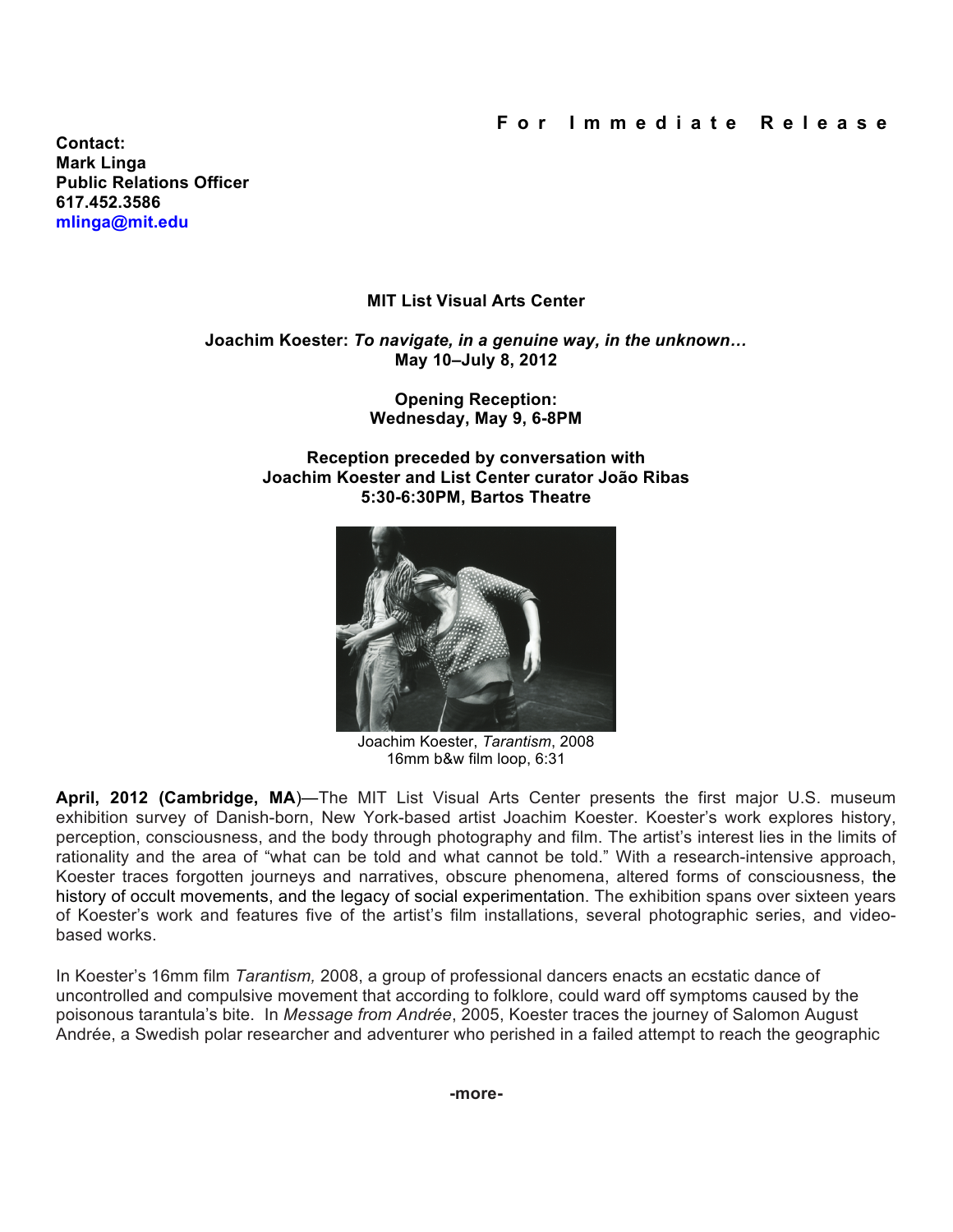North Pole by hydrogen balloon. Several decades later, when the remains of the expedition were found, a series of photographic negatives taken during the three-month journey through the ice were discovered, which Koester re-photographed to create his film. For *I myself am only a receiving apparatus*, 2010, Koester staged and filmed a performance in the reconstruction of Kurt Schwitters's famed *Merzbau,* 1923-1937, the physical movements of the performer suggested by the semi-abstract surfaces of the architecture. In *To navigate, in a genuine way, in the unknown necessitates an attitude of daring, but not one of recklessness (movements generated from the Magical Passes of Carlos Castaneda),* 2009, an actor performs the exercises described by the anthropologist Carlos Castaneda in his 1989 book *Magical Passes*. According to Castaneda, these were secret shamanic gestures meant to enhance one's ability to navigate "the dark sea of awareness." Koester's film work *Variations of Incomplete Open Cubes*, 2011, presents a choreography of Sol LeWitt's eponymous variations performed through gestures. For *Numerous Incidents of Indefinite Outcome, 2011,* the words of cult horror writer H.P Lovecraft become source material for a computer based program that randomly generates new word groupings and possible narratives.

The two-channel video *One + One + One,* 2006, visits a house in Cefalù, Sicily, that once served as a communal home for the occultist Aleister Crowley and his group of followers known as the Abbey of Thelema. The exhibition also features Koester's series of photographs *Morning of the Magicians,* 2005, which depicts the murals and interior of the crumbling, now abandoned villa.

Koester's conceptual and experimental approach is further revealed in other photographic works that expand conceptions of historical, narrative, and perceptual time. In *The Kant Walks,* 2005, Koester recreates the daily stroll of philosopher Immanuel Kant through his native Königsberg in photographs and texts, while retelling anecdotes of the nightmares that haunted the aging philosopher. Another historically based work, *Magic Mirror* of *John Dee*, 2006, references 16<sup>th</sup> century scientist John Dee's attempts to communicate with the dead, a document of a time when science and magic were intertwined.

In his early series of twelve photographs *Day for Night, Christiana,* 1996, Koester uses the technique cinematographers use to film night scenes in daylight, in order to present the Danish commune Christiania—a 17<sup>th</sup> century military base repurposed in the 1970s—through an artificial blue haze. Other photographic works in the exhibition include a depiction of the Barker Ranch, the home of Charles Manson and his followers from 1968-69 until their arrest for the gruesome Tate LaBianca murders; and *From the Secret Garden of Sleep*, 2008, a depiction of several strains of home-grown cannabis, "consciousness, for better or worse, engraved in the very flesh of the plant, as a consequence of desire, politics, and legislation."

Joachim Koester: *To navigate, in a genuine way, in the unknown*…is curated by João Ribas, Curator, MIT List Visual Arts Center.

Support for Joachim Koester: *To navigate, in a genuine way, in the unknown...* has been generously provided by the Danish Arts Council Committee for International Visual Art; the Royal Danish Embassy; Greene Naftali Gallery; the Consulate General of Denmark, New York; the Council for the Arts at MIT; the Massachusetts Cultural Council; and the Office of the Associate Provost at MIT, with special thanks to the MIT List Visual Arts Center Advisory Committee and the Friends of the List.